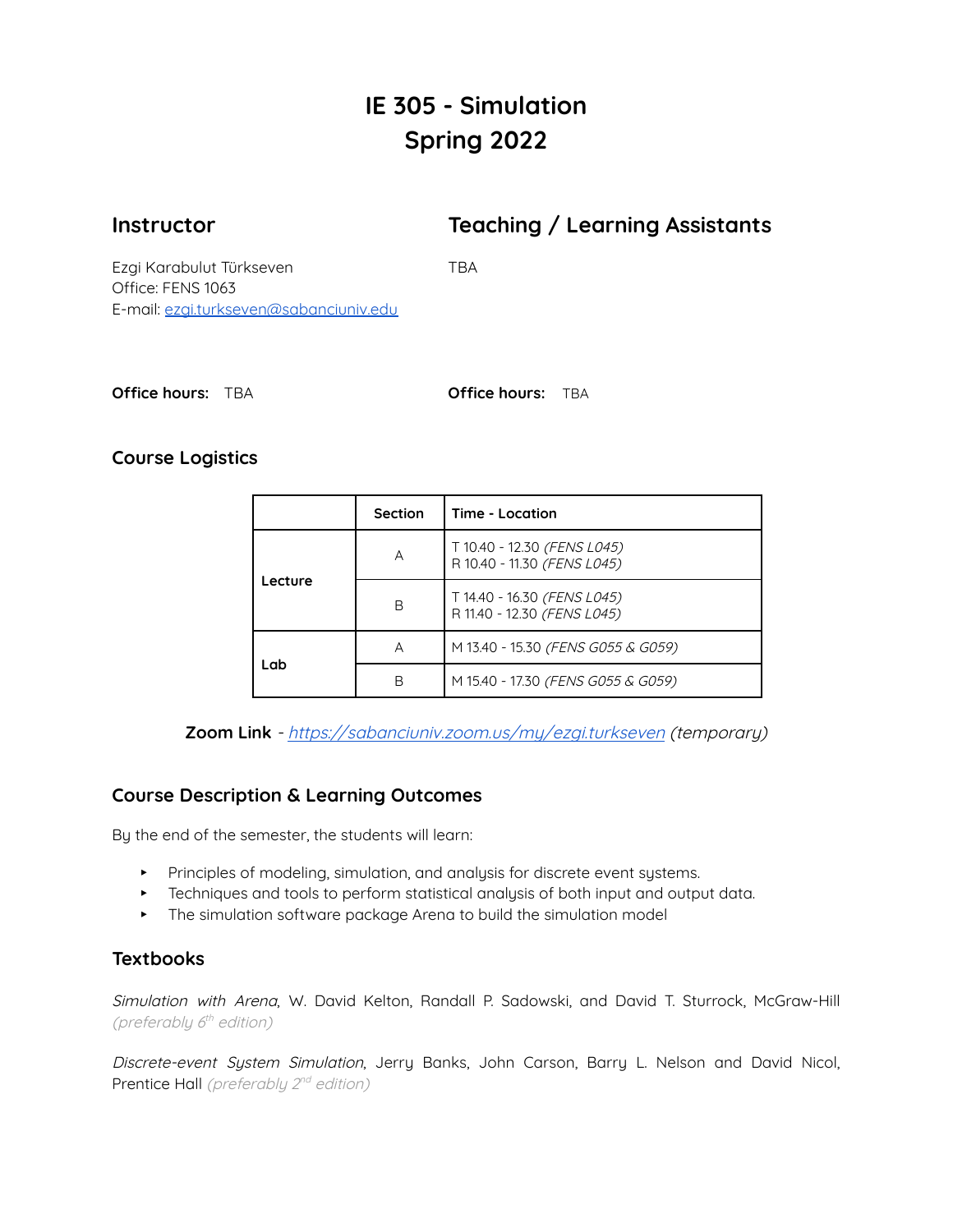# **Softwares**

**Arena** is the main software package for this class. Instructions for how to install Arena can be found at: <https://mysu.sabanciuniv.edu/it/en/software/arena>

Event-Based Simulation and Input/Output Analysis computations will be performed using **Python**. The students are allowed to choose their software/environment to run their Python codes.

#### **Tentative Outline**

- 1. Introduction to Simulation
- 2. Event Based Simulation
- 3. Probability Review
- 4. A Guided Tour Through Arena
- 5. Modeling Basic Operations
- 6. Statistics Review
- 7. Input Analysis
- 8. Generating Random Numbers and Random Variates
- 9. Modeling Detailed Operations
- 10. Output Analysis

#### **Course Assessment Measures**

- ▸ **Exams** (25% each): There will be three exams in total, all of which will cover the previous 4-5 weeks approximately. Please see below for the exam policies.
- ▸ **Pre-lab assignments** (5%): Pre-lab assignments are simple and short assignments that the students are expected to complete every week before the lab hours. The content of these assignments will not be challenging. These assignments are only to encourage the students to listen to the previous week's lecture material before attending the labs. The lowest pre-lab assignment at the end of the semester will be dropped. There will not be any make-up assignments.
- ▸ **Post-lab assignments** (10%): Post-lab assignments are weekly assignments the students are expected to complete after attending the labs. The content of these assignments will be similar to the questions solved during labs. The purpose of these assignments is to encourage the students to actively participate during the lab hours. The lowest post-lab assignment at the end of the semester will be dropped. There will not be any make-up assignments.
- ▸ **Project** (10%): At the end of the semester, the students will complete a simulation project. It will include multiple topics we have covered in class: input analysis, computer simulation, output analysis. The students are expected to work in groups. The project will have multiple phases, all due towards the end of the semester. Further details of the project will be announced mid-semester.

The letter grades will be adjusted based on the performance of the class. Tentative cut-off points for the letter grades will be announced after the exams.